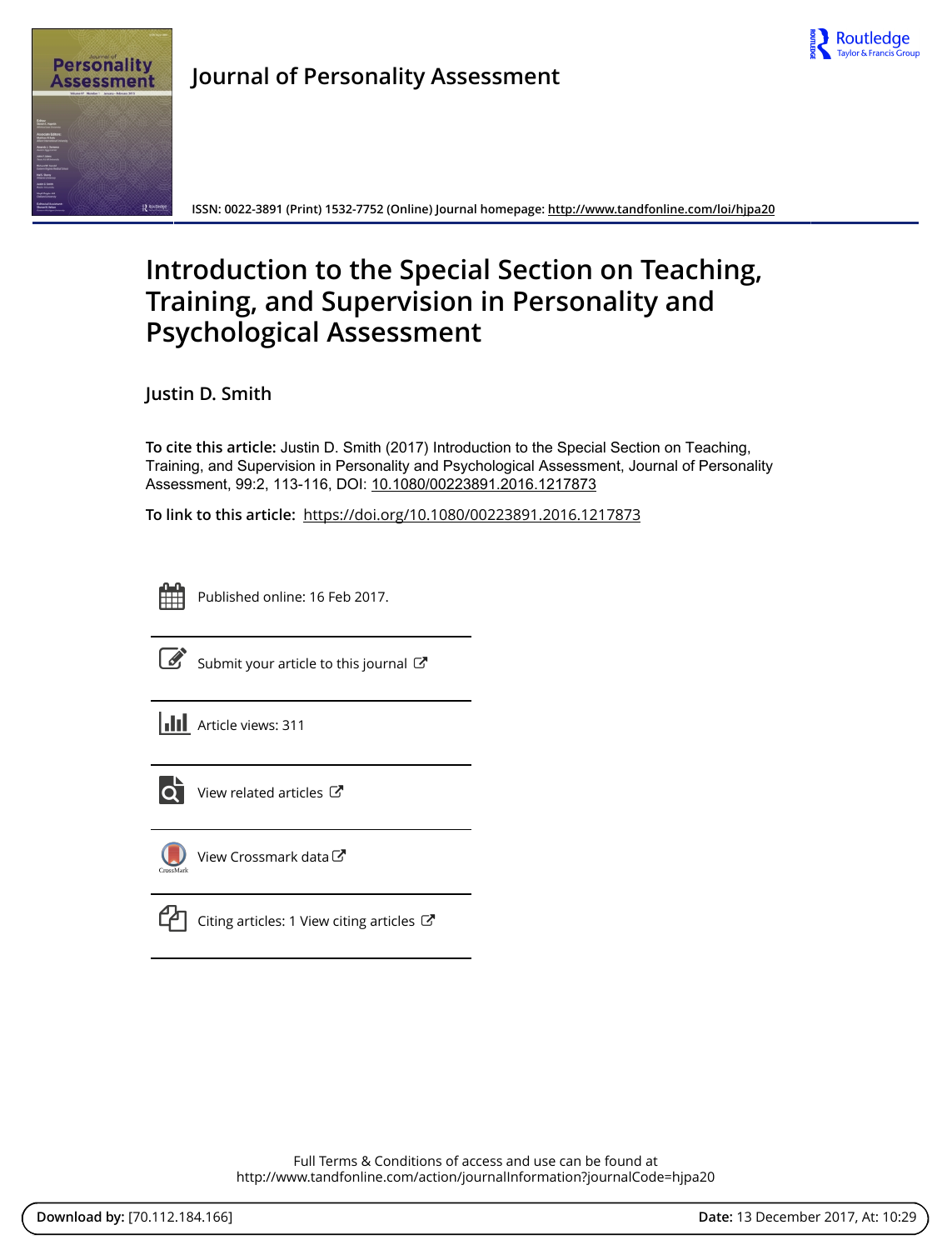SPECIAL SECTION: TEACHING, TRAINING, AND SUPERVISION IN PERSONALITY AND PSYCHOLOGICAL ASSESSMENT

# Introduction to the Special Section on Teaching, Training, and Supervision in Personality and Psychological Assessment

### Justin D. Smith

Center for Prevention Implementation Methodology, Department of Psychiatry and Behavioral Sciences, Northwestern University Feinberg School of Medicine

#### ABSTRACT

This special section contains empirical and conceptual articles pertaining to the broad topic of teaching, training, and supervision of assessment. Despite some evidence of a decline in recent decades, assessment remains a defining practice of professional psychologists in many subfields, including clinical, counseling, school, and neuropsychology, that consumes a consequential proportion of their time. To restore assessment to its rightful place of prominence, a clear agenda needs to be developed for advancing teaching and training methods, increasing instruction to state-of-the-art methods, and defining aims that could be elucidated through empirical inquiry. The 7 articles in this special section provide a developmental perspective of these issues that collectively provide practical tools for instructors and begin to set the stage for a research agenda in this somewhat neglected area of study that is vital to the identity of professional psychology. Additionally, 2 comments are provided by distinguished figures in the field concerning the implications of the articles in the special section to health services psychology and the competencies-based movement in applied psychology.

### Dedicated to Leonard Handler

Leonard Handler (1936–2016) defined the academic clinical psychologist of a generation that is largely past. His contributions to the personality assessment literature, to training and supervising assessment psychologists, and to the Society for Personality Assessment (SPA) are directly related to an integrated approach to clinical work and clinical research that is truly rare in our increasingly specialized professional culture. Immediately after receiving his PhD in clinical psychology from Michigan State University in 1958, Len joined the faculty in the Department of Psychology at the University of Tennessee-Knoxville, where he would spend the entirety of his academic career until retiring in 2011. During this time, he maintained a thriving private practice where he conducted assessments and provided psychotherapy to children, adolescents, and adults for at least 2 days a week. At the same time, he contributed more than 100 journal articles and book chapters to the literature, published four books as editor or coeditor, developed a personality assessment instrument for children (the Fantasy Animal Drawing and Storytelling Technique), pioneered the application of techniques that have become commonplace in personality assessment (i.e., the extended inquiry), and impacted the practice and research of hundreds of clinical psychology trainees. Although the Boulder (scientist-practitioner) training model might be more familiar to most readers, the truly integrative clinical training model Len helped to establish at the University of Tennessee-Knoxville, dubbed the Tennessee model (Handler & Wahler, 1995), elucidates his approach to using clinical experience to inform

research discovery, which, in turn, informs an evidence-based approach to clinical intervention.

A complete recounting of Len's accomplishments and accolades, of which there are many, is infeasible in this venue. His collective lifetime contributions to the field were recognized when, as he neared retirement in 2008, he received the Bruno Klopfer Award for Distinguished Lifetime Contribution to Personality Assessment from the SPA and the Toy Caldwell-Colbert Award for Distinguished Educator in Clinical Psychology from the Society for Clinical Psychology (Division 12) of the American Psychological Association. These two awards for research prowess and influential educational activities, respectively, underscore the breadth of Len's impact on clinical and assessment psychology. In addition, for more than four decades, Len was a fixture at SPA's annual meeting, where he presented research findings and clinical case material; he served as President of the Board of Trustees of SPA from 2003 to 2005; and he was on the editorial board of the Journal of Personality Assessment, including a period as coeditor of the Clinical Case Applications section.

Len was not only a creative clinician and esteemed clinical researcher, he was also a dedicated and inspiring educator and supervisor and a warm, caring, giving, and humble man. Given the focus of this special section on teaching, training, and supervision, nothing is more fitting than to dedicate it to Len.

Handler, L., & Wahler, R. G. (1995). The Tennessee model of human science: The marriage of clinical research and practice. Unpublished manuscript, University of Tennessee–Knoxville. Excerpts can be accessed at <https://psychology.utk.edu/research/tnmodel.php>

CONTACT Justin D. Smith  $\otimes$  jd.smith@northwestern.edu concerter for Prevention Implementation Methodology, Department of Psychiatry and Behavioral Sciences, Northwestern University Feinberg School of Medicine, 750 N Lake Shore Dr., Chicago, IL 60657.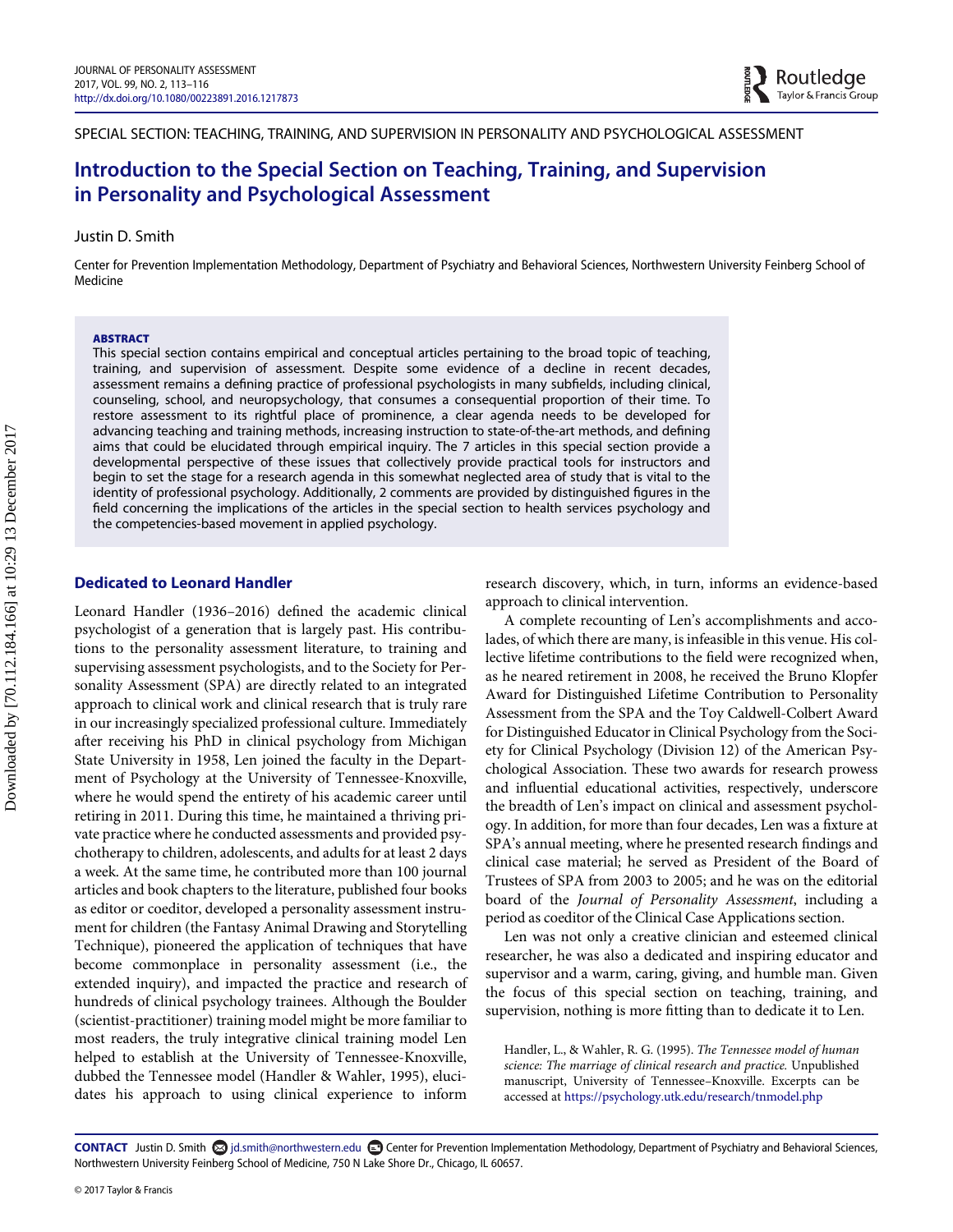Personality and psychological assessment training and professional practice are in large part in the midst of a multidecade decline. Yet, there are promising signs of resurgence in certain areas, prompting a need to critically evaluate and possibly reconceptualize current methods for teaching, training, and supervising at every stage of professional development in personality and psychological assessment. This special section was conceived using a life-span developmental perspective with the explicit aim of identifying both the factors that inhibit proliferation of assessment in this era and the potential approaches that could reverse the current downward trend and restore the prominence of personality and psychological assessment in the field of psychology. The seven articles in this special section are wideranging in the developmental stage on which they focus (undergraduate and graduate, professional practice, continuing education), the content area (teaching methods and approaches, models and paradigms for training, assessment supervision practices and perspectives, and models for ongoing continuing education and professional development), and the type of article (theoretical or conceptual, quantitative or qualitative data-driven study). A discussion of the recent context of training and professional practice of personality and psychological assessment is helpful in understanding the need for a special section on this topic and the contributions of each individual article.

### **Background**

According to recent reports of graduate training programs, training in psychological assessment has either been stable or increasing in the past 10 years, with the exception of training in projective personality assessment techniques (Ready & Veague, [2014](#page-4-0)). This is a promising shift after a long period of perceived decline and marginalization of assessment in graduate training programs (Handler & Smith, [2012](#page-4-1); Martin, [2009;](#page-4-2) Stedman, Hatch, & Schoenfeld, [2001\)](#page-4-3) as well as indications that trainees far too often arrive at the predoctoral internship level unprepared to practice personality assessment (Clemence & Handler, [2001](#page-4-4); Stedman, [2007](#page-4-5)). Further, despite the continued threat to assessment by the rise of managed care (Eisman et al., [2000\)](#page-4-6), assessment remains a nontrivial portion of psychologists' clinical activities (Norcross, Karpiak, & Santoro, [2005](#page-4-7)). Neuropsychology, an assessment-driven subspecialty, in particular is growing and the employment outlook is very positive, according to the American Psychological Association's Center for Workforce Studies (see [http://www.apa.org/workforce/\)](http://www.apa.org/workforce/).

With the emphasis in the field of professional psychology as a whole on the use of evidence-based practices and the practice of core clinical activities with competence (Kaslow, [2004](#page-4-8)), including psychological assessment (Hunsley & Mash, [2007](#page-4-9)), the need for training and supervision that achieves this aim will continue to be important. The current de-emphasis on assessment in many training programs threatens to effectively remove this practice from its field-defining status and render it a niche or specialty practice that all those with a licensable degree in psychology cannot be assumed to be prepared to practice with minimum competency.

Each of these factors contributes to a need for greater attention to (a) effectively teaching personality assessment at the graduate and undergraduate levels while also engaging students and fostering interest; (b) training and supervising personality and psychological assessment in graduate, internship, and postdoctoral training programs; and (c) establishing a culture of ongoing education and peer consultation in assessment among practicing professionals. Failure to adequately achieve the relevant training and educational goals at any of these stages creates a trickle-down effect, which over time could result in a severe degradation in the quality and clinical relevance of personality and psychological assessment, thus creating the conditions for further decline.

## Articles in this special section

In the first article in this special section, Roche, Jacobson, and Roche (this issue) discuss the potential benefits of early exposure to personality assessment in an undergraduate course on personality psychology. The authors describe how the infusion of self-assessment leading to an integrative personality assessment paper about themselves increased interest in personality assessment among other outcomes (deepened understanding of course material, promoted student growth and self-exploration). These kinds of innovative and interactive instructional activities could lead to increased interest among students to enter doctoral training programs to become assessment psychologists, particularly personality assessment psychologists. Further, the use of contemporary and evidence-based assessment instruments runs counter to the inaccurate, and even pejorative, way that psychological assessment practices are described in undergraduate textbooks.

The second article, a qualitative study of a required psychological assessment course by Smith and Egan (this issue), indicates that there are also opportunities to increase interest in and shift perspectives about assessment psychology among doctoral students. Unfortunately, assessment has been marginalized in many doctoral programs and even the instructors selected to teach these courses (often assistant professors with no interest in the area personally or professionally who drew the "short straw" when given this teaching assignment) at worst perpetuate negative stereotypes about assessment or simply do not have the personal experiences and convictions to communicate the clinical benefits of psychological assessment to trainees. A culture in the program then develops that views assessment courses as a necessary evil required to graduate. Using a directed content analysis of student self-evaluations of their final project, an assessment conducted using Finn's ([2007](#page-4-10)) Therapeutic Assessment (TA) paradigm, Smith and Egan found that students' perspectives about personality and psychological assessment shifted (to be more positive); they desired to learn more about and to practice assessment during their professional careers; they saw the clinical utility; and they reported that the TA approach aligned with their professional identity. This study suggests that teaching training in accordance with the TA paradigm could lead to more positive views of psychological assessment, which might increase its acceptance and use.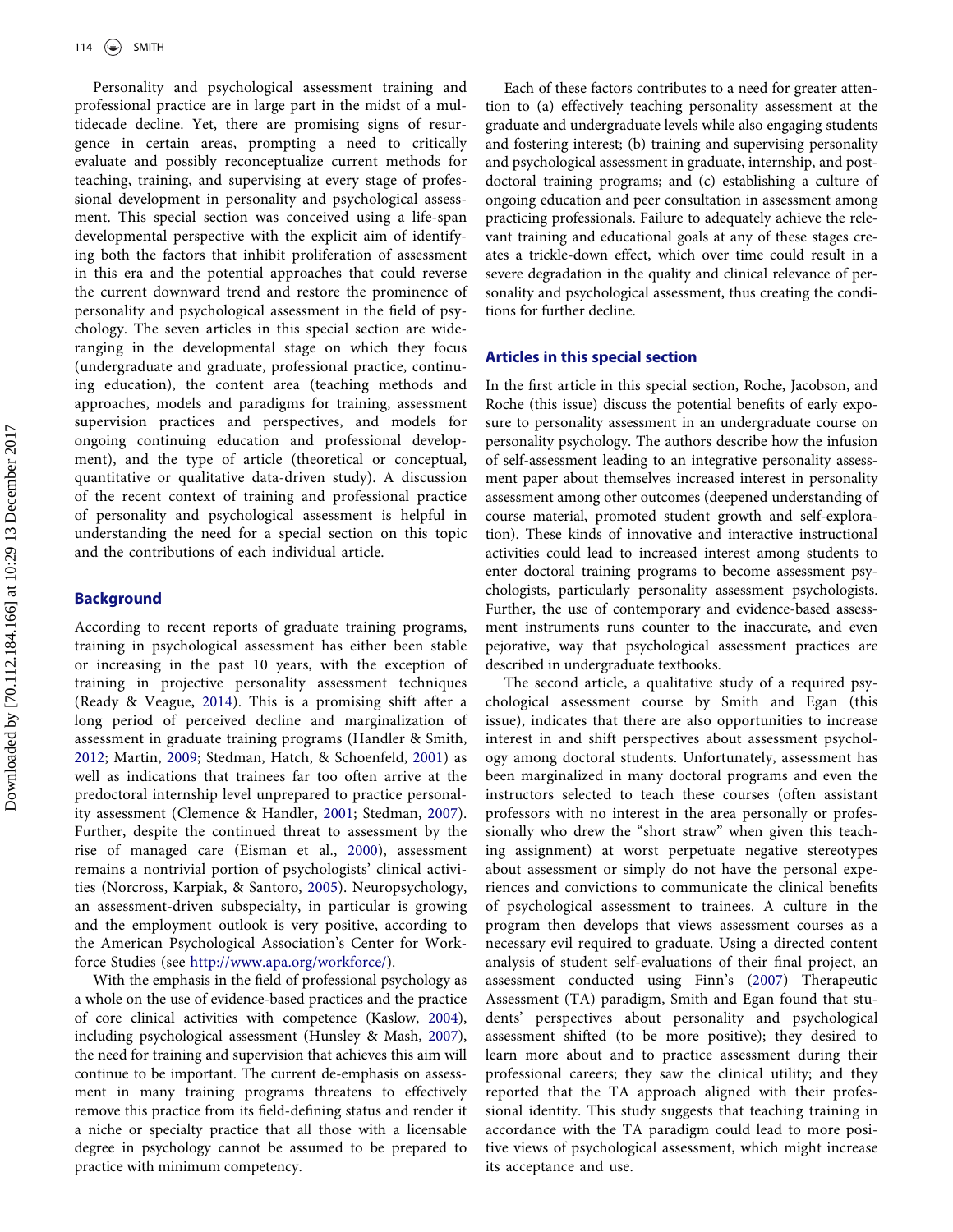In the next article, Blais and Hopwood (this issue) describe three conceptual models of psychological assessment to improve the way complex issues are taught and practiced. The authors aptly point out that high-quality psychological assessment requires much more than knowledge of tests, psychometrics, and psychopathology—it also requires extensive knowledge of theory (personality, human development, neuropsychology, social behavior) and clinician attributes and skills, such as cognitive flexibility, skepticism, and interpersonal sensitivity. The authors include the trans-theoretical model of personality, the quantitative psychopathology–personality trait model, and the interpersonal situation model. These models have unique and complementary strengths and can be used in isolation or combination depending on the nature of the clinical case, the assessment methods being used, and the data derived from the testing. These models are brought to life using a clinical case example that effectively demonstrates the case for teaching from and using these models in professional practice. These pedagogical tools are helpful for increasing the effectiveness of instruction and for improving the quality of assessment practices and the clinical reports that are produced because they provide an framework to improve the integration and the interpretation of complex human affect, behavior, cognition, and personality organization.

The fourth article discusses the use of Bloom's (Bloom [Ed.], Englehart, Furst, Hill, & Krathwohl, [1956\)](#page-4-11) taxonomy of educational objectives as a model for developing effective and trainee-centered instructional design of assessment training (Ramirez, this issue). Bloom's six objectives, ordered from simplest to most advanced, are knowledge, comprehension, application, analysis, synthesis, and evaluation. Ramirez applies the six objectives to psychological assessment pedagogy while highlighting effective instructional activities, ways to address common mistakes learners make, and how to identify the level of each student's grasp of these hierarchically ordered learning objectives. Similar to the way Blais and Hopwood suggest that models will aid in learning and practicing assessment psychology, Ramirez makes a compelling case for designing assessment courses, and overall curricula, around the achievement of Bloom's six objectives. Doing so would provide trainees with the necessary higher order thinking skills to effectively accomplish the challenging responsibilities and complexities of competent psychological assessment, such as resolving discrepancies in test findings and integrating multiple sources of information, theoretical perspectives, and evidence-based techniques.

Mihura, Roy, and Graceffo (this issue) present the findings of a survey to directors of American Psychological Association accredited clinical psychology doctoral programs concerning their training in personality and psychological assessment. This survey updates and expands on the findings of similar surveys conducted in the past decade (Curry & Hanson, [2010;](#page-4-12) Ready & Veague, [2014\)](#page-4-0). Among the key findings of Mihura and colleagues' survey are that psychological assessment training is at least equally as active as has been reported in previous surveys; the often stark differences, concerning both the content and amount of training, between programs selfdescribed as clinical science, scientist-practitioner, or practitioner-focused training models; the rise of exposing trainees to outcome assessment (to determine the effectiveness of psychological interventions and programs) and to the collaborative or therapeutic assessment paradigm; and the shortage of practicum opportunities for students to obtain applied assessment training. The authors provide a number of suggestions intended to shape assessment curricula and training opportunities that would improve their quality and better prepare trainees for the next stages of professional development, mainly the clinical internship. The results of this survey are promising in terms of the volume of assessment-related didactic course work and are useful in identifying general gaps in training. Most notable, perhaps, are the gaps that exist between classroom learning, which is broad and well represented, and real-world experiences to build applied skills; and between clinical science training programs and others in which the former assessment appears more focused on selfreport measures and less on integrated, multimethod assessment, despite the incremental benefit that seems to align with the aims of the clinical science training model.

Supervision is a critical component of training in assessment, psychotherapy, and research. However, research on assessment supervision practices and even models specific to this activity are scarce in comparison to the other two areas. Iwanicki and Peterson (this issue) conducted a survey to better understand supervisory practices in professional psychology. The study was intended to be exploratory and contribute to the development of (a) best practice guidelines, (b) research questions that can be empirically tested, and (c) models and approaches for effective assessment supervision at various stages of training and competence. A number of common supervisory techniques were identified, including discussion, directed readings, role-play, and case presentations. The results indicated that supervisors in assessment recognized the need for formal assessment training, ongoing (continuing education) training opportunities, and adherence to supervision competencies specific to psychological assessment. Respondents indicated that each of these needs is currently underdeveloped and largely unavailable. The results of this survey provide a multisource perspective on assessment supervision. Potential next steps could be collecting information from supervisees regarding effective supervisory interventions and arrangements and systematic examination of the relationship between specific practices or packaged curricula and trainee's acquisition of knowledge and demonstration of proficiency or expertise. Given that empirical research in this area is in its infancy, this survey has the potential to shape the research agenda.

The final article in the special section concerns continued professional training and consultation beyond doctoral, internship, and postdoctoral training. Evans and Finn (this issue) identify areas of assessment psychology that render ongoing training and consultation a necessity if professionals are to maintain competent and ethical practice standards. These include the complexity of cases encountered by psychologists who specialize in psychological and personality assessment, the continuous updating of test versions and scoring systems (e.g., MMPI–2 to MMPI–2–RF and Rorschach Comprehensive System to Rorschach Performance Assessment System, respectively), and development of new